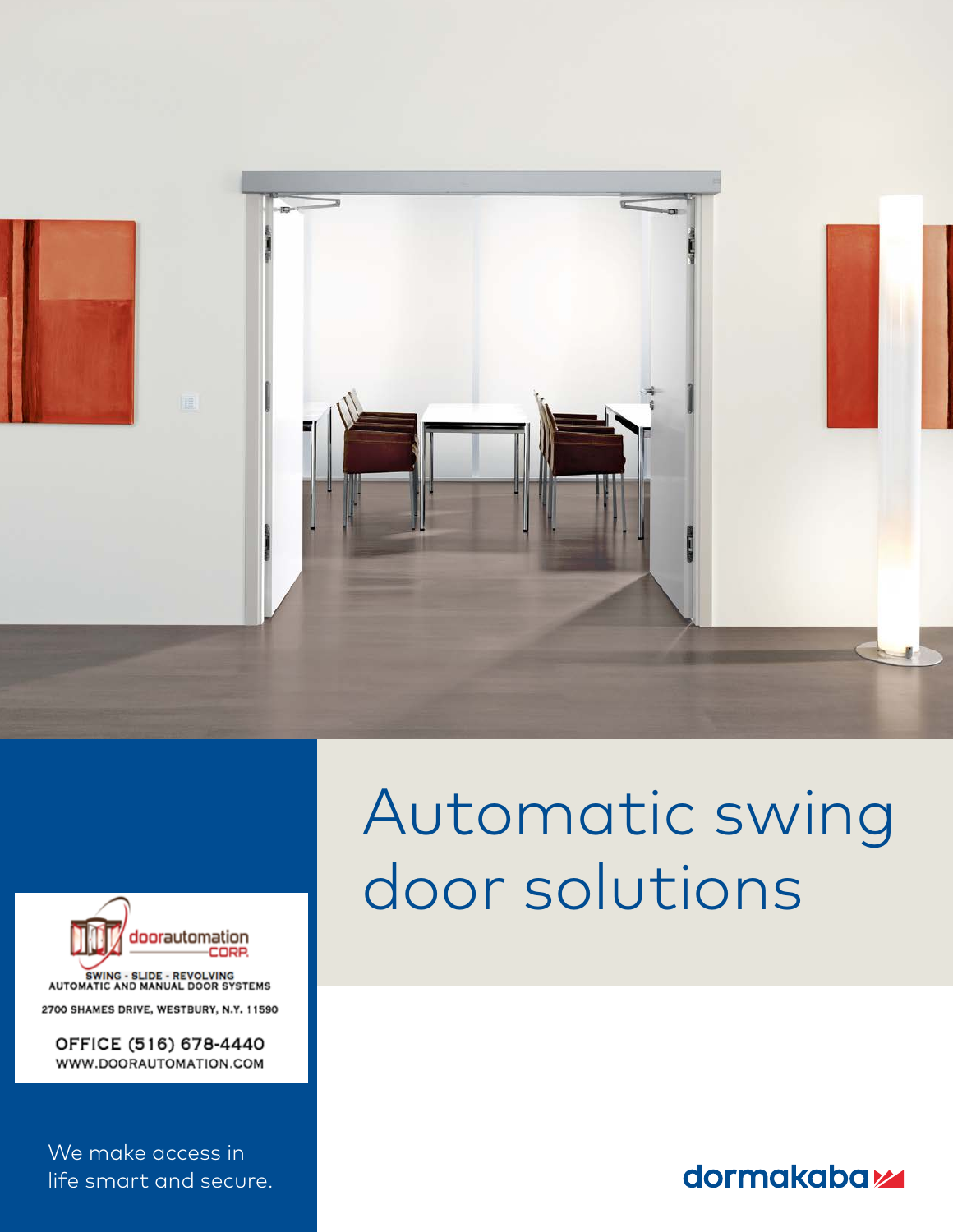# **Entrance solutions by dormakaba** Security. Sustainability. Reliability.



ED100 low energy operator

dormakaba defines security, sustainability and reliability. For more than 150 years, our brands have been associated with trust earned through superior performance and living up to our mission—to make access in life smart and secure. Holding true to this promise and to our values will help us achieve our ambition to be the trusted industry leader.

#### **Our values**

- Customer first
- Performance
- Trust

The commitment to develop innovative yet practical products is what differentiates dormakaba. Our automatic swing door operators are powerful examples of our dedication to providing solutions that perform as designed—throughout the life of your building.

#### **Opening the door to a lifetime of service.**

From the moment you open your doors, we are your partner for the life of your entrance. To ensure our systems perform at the highest level, we make it our job to provide incomparable customer service which includes: design consultation, specification writing, installation, replacement and upgrades, maintenance, and technical support—all backed by an extensive warranty you can trust.



**At dormakaba, customer service comes full circle.**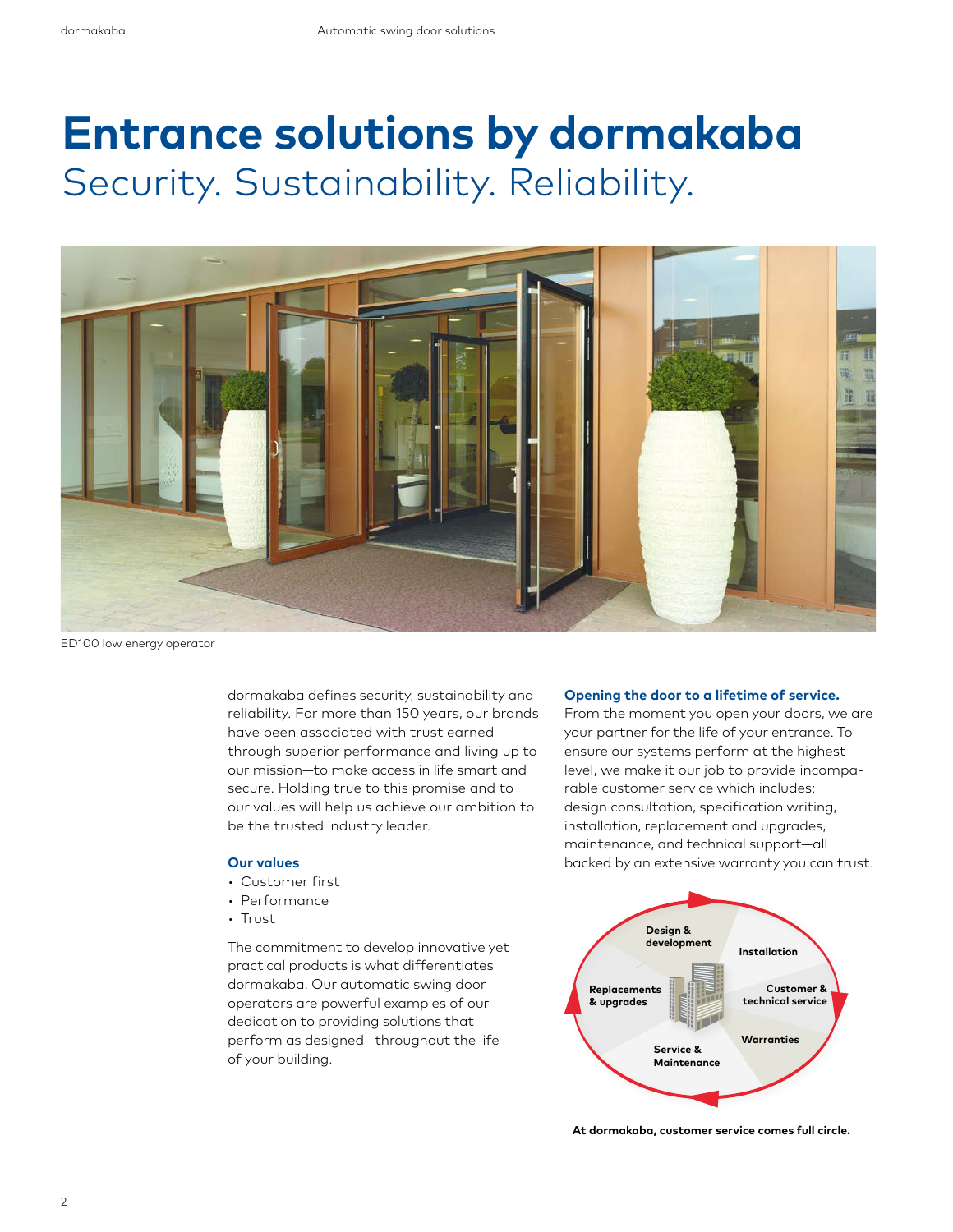# Architectural & design support

Smart design begins at dormakaba. Our consultants are on staff to advise, review, and respond at every phase of your project—from initial planning and budget preparation to on-site approvals. Next, you can rely on our customer service team to provide exceptional technical product support, while our nationwide network of service professionals will execute the final phases of installation and ongoing proper maintenance. Our goal is your complete satisfaction.

#### **Consulting services include:**

- Developing code-compliant access solution specifications and schedules.
- Developing detailed specifications.
- Meeting with the design professional and/or owner to discuss project requirements and security coordination.
- Assisting with development of a professional key system.
- Preparing budgets.
- Reviewing substitution requests.
- Reviewing submittals.
- Responding to RFIs, owner's comments, and comments from other entities.
- Assisting with punch list development and administration.

Our design and development services include consultation on our complete range of entrance solutions:

- Automatic door systems (sliding, swinging, and revolving doors).
- Physical access systems.
- Glass systems and hardware.
- Architectural hardware.
- Operable walls.



## Service & installation

Our nationwide network of service professionals is certified by the American Association of Automatic Door Manufacturers.

dormakaba's nationwide network of service professionals provides responsive and comprehensive sales, technical, project management, and maintenance support. Dedicated to the highest level of expertise, all our service technicians are certified by the American Association of Automatic Door Manufacturers (AAADM).

With offices conveniently located throughout many metropolitan areas there is a certified service professional near you ready to respond to your service needs.Call us at 516-678-4440

#### Visit **www.doorautomatiom.com**

to learn more about service and installation.

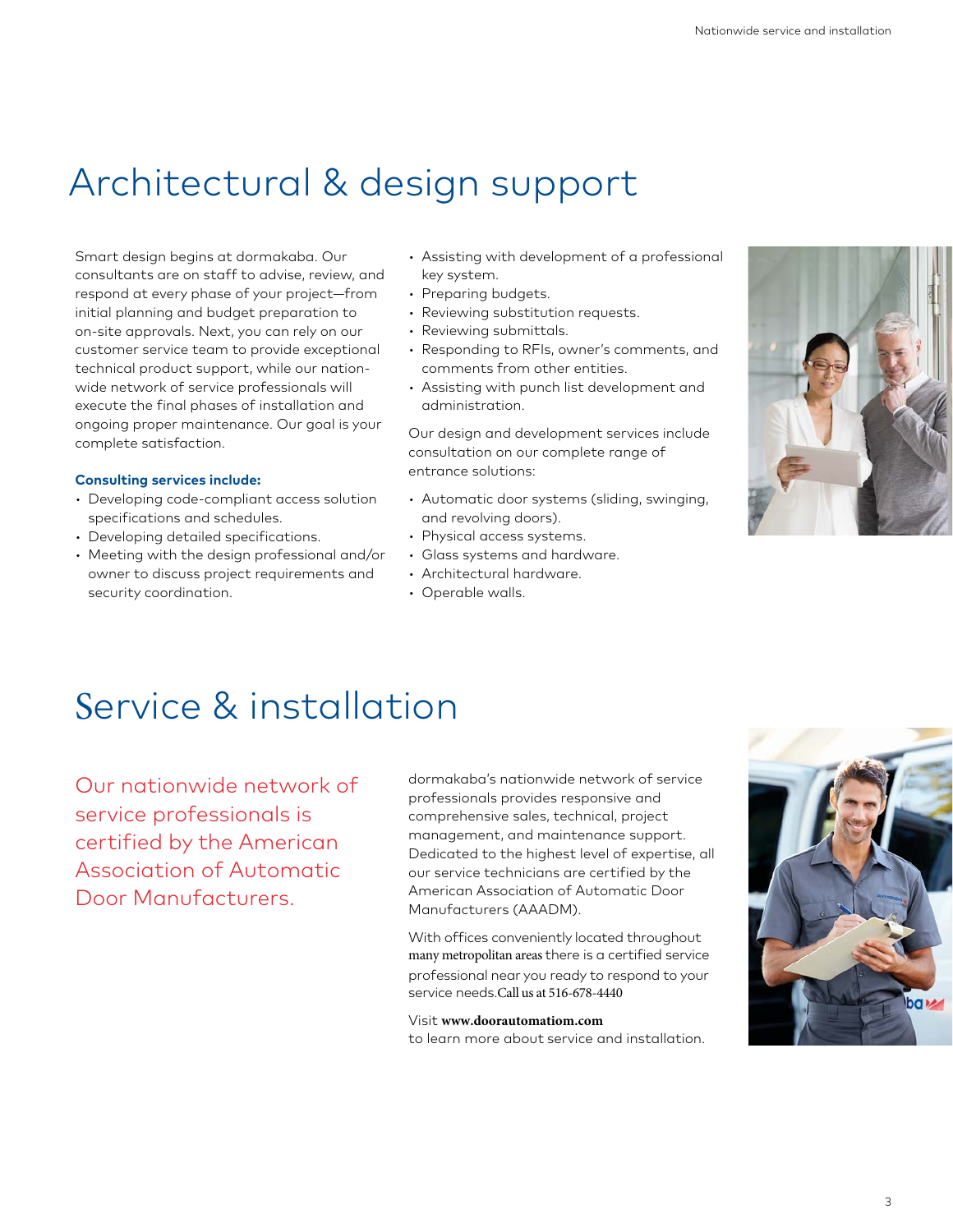# **One ED Header** Intelligence and beauty in one narrow package.

dormakaba offers the first truly integrated swing door operator. The drive system, control unit, power supply, and user interface are all designed to work as One System, not as separate operating parts.

This unique design approach allows the operator total control of all door movement. Industry standard operators control door movement only when opening and rely on a passive closing system driven by a spring or hydraulic closer. Our integrated operator actively controls the door at all times when opening, closing, and stationary.

#### **Multiple ED Series solutions in One Header**

Whether your swing door application requires a true manual door feel with a low energy operator (ED50), a medium-duty power operated pedestrian operator (ED100), or a heavy-duty power operated pedestrian (ED250), the dormakaba ED Series has a solution for you. Every operator features a narrow or fine header to seamlessly blend with the door frame and accommodate minimal header space.

What if opening conditions change? Our single-sled design operators allow simple adjustments depending on usage and performance requirements. Selectable low energy, power assist, weight, wind load, sweep speed, and latch speed can be programmed to accommodate all power open functions and options.



#### **State-of-the-art system**

Built into every operator system is the most technologically advanced CPU, multi-stage gear box, and user interface available. The CPU, coupled with real-time adaptive software, is self-learning for the door weight and inertia, ensuring consistently smooth operation. The system has

dedicated circuits and LED status indicators for up to five presence sensors—reducing diagnostics and repair. The easy 3-digit display allows you to monitor the performance of every function for easy diagnostic evaluation.

With the same 3-digit display or a hand-held device, you can program the unit to adjust parameters in the systems logic. This allows for excellent monitoring and diagnostics of the system's performance.

#### **Environmentally friendly**

The ED Series operator reflects our commitment to environmental responsibility. As 11% of a building's energy is lost through its doors, ED Series operators help to control climate within the building. Our operator intelligence controls door movement, both opening and closing, under all environmental conditions.

Our operators, as documented in their Environmental Product Declarations (EPDs), provide long-lasting, dependable performance. They are tested to one million cycles in climate-controlled test chambers that replicate severe weather conditions. Installing ED Series operators not only reduces costly repairs, it also reduces your building's environmental impact.

#### **Reliable locking is a matter of trust**

You can trust ED Series operators to be reliable components of your building's overall security. dormakaba created a unique, integrated design. Each ED Series product operates as One System and performs more reliably as a result exhibiting all the merits of single-source supply.

The innovative ED Series offers a range of operators to address your building's security concerns:

- Integrated electrified hardware circuit, allowing for seamless control of security hardware.
- Built-in door position status, indicating door open or door closed.
- Close and latch in case of power loss (adjustable closing speed on loss of power).
- Hardware pre-load functionality.
- Built-in interface to connect with any access control system.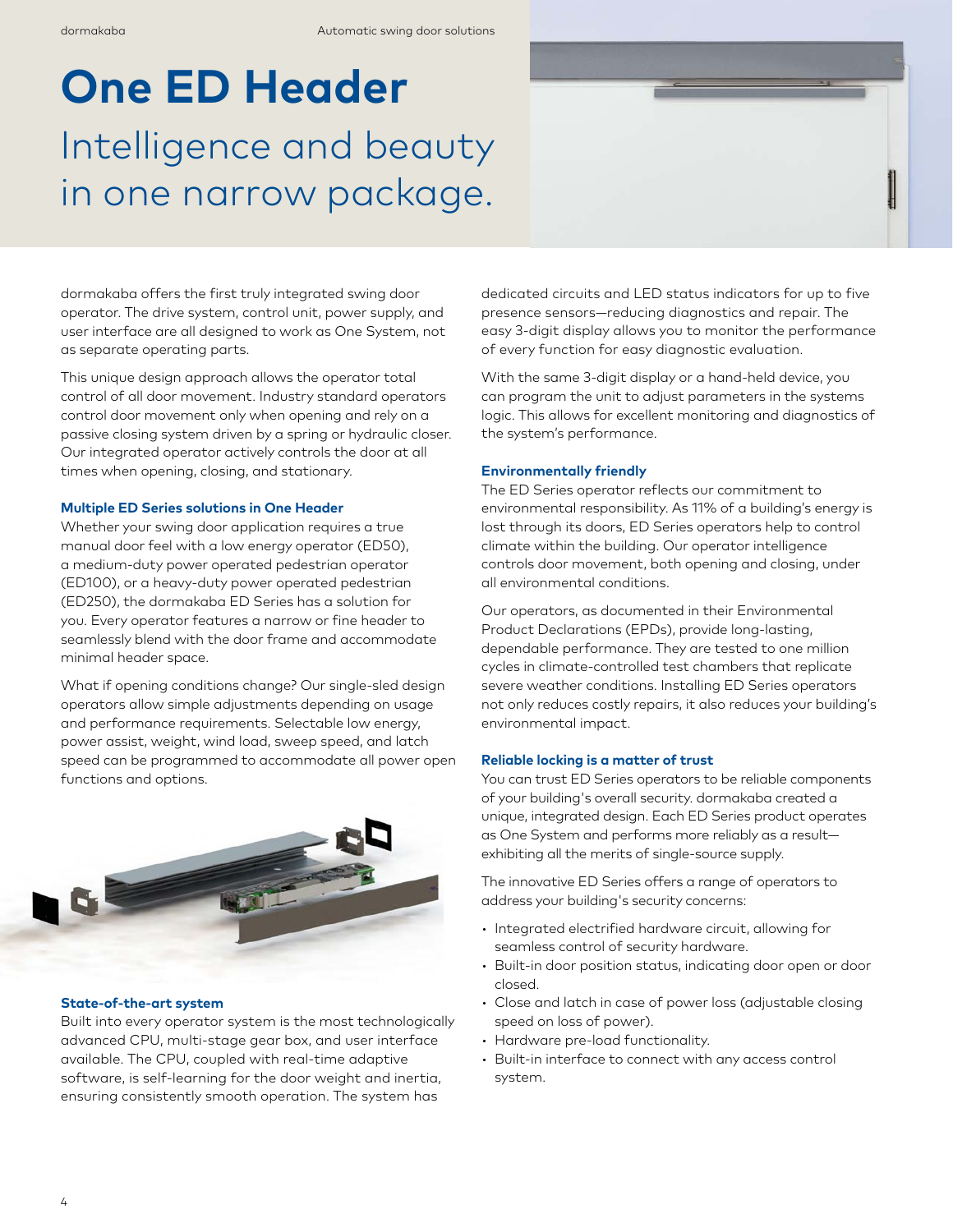

#### **Ultra quiet operation**

Well suited to quiet environments such as healthcare facilities, offices, and libraries, ED Series operators control doors in virtual silence. Thanks to a multi-stage gear, the easy opening action is ultra quiet, making the ED Series perfect for noise-sensitive areas.

#### **Smoke evacuation system (Blow-Open)**

The contact from the smoke evacuation control triggers the operator to open to its preset degree of opening. The operator keeps the door open while the contact remains closed, followed by the preset system holdopen time. If needed, the ED operator provides a status relay to signal the smoke evacuation system that the doors have reached their open position, allowing the system to begin sequencing fan operation.

Our narrow and fine headers blend with door frames and minimal space conditions to offer clean, uninterrupted opening lines throughout your facility.

| <b>Selection Guide</b>                         | <b>ED100</b>             | <b>ED250</b>             | <b>ED50</b>              | ED-IG                    |
|------------------------------------------------|--------------------------|--------------------------|--------------------------|--------------------------|
| Door size                                      | Up to 48"<br>(1219) wide | Up to 48"<br>(1219) wide | Up to 48"<br>(1219) wide | Up to 48"<br>(1219) wide |
| Door weight                                    | Up to 220 lb<br>(98 kg)  | Up to 600 lb<br>(272 kg) | Up to 220 lb<br>(98 kg)  | Up to 600 lb<br>(272 kg) |
| $4" \times 6"$<br>narrow header                |                          |                          |                          |                          |
| Optional 2-3/4"<br>fine header                 |                          |                          |                          |                          |
| Low energy<br>(ANSI A156.19)                   |                          |                          |                          |                          |
| Power operated<br>pedestrian<br>(ANSI A156.10) |                          |                          |                          |                          |
| Sensor monitoring<br>capable                   |                          |                          |                          |                          |
| Integrated wind<br>control                     |                          |                          |                          |                          |
| Primarily for<br>manual use                    |                          |                          |                          |                          |
|                                                |                          |                          |                          | $\bullet$ yes<br>— no    |

#### **Simple**

- The ED50/ED100/ED250 operators are exceptionally easy to install. The narrow height minimizes modifications to adjacent work.
- The operators can be installed as push versions with standard arms or pull versions with a slide channel.
- Mounting plate installation provides a simple oneperson install process with easy electrical hookup and without heavy lifting.
- The header can be field fit to any application, single or pair.

#### **Settings and adjustments**

All major adjustments are easily accessible on the control unit, allowing correct settings for varying door and pedestrian requirements. Main adjustments are as follows:

- Open speed.
- Time delay (hold open time, 1–30 seconds).
- Close speed.
- Open check speed.
- Open force.

#### **Electrical requirements**

- 115 VAC, +/- 15%, 50/60 Hz, 5 A minimum.
- Robust electronic power supply that operates with surge and brown out protections.
- In the event of a power loss, the operator is able to control the closing speed, allowing the system to act as a manual door closer.

#### **Options for activation**

- Pushbutton.
- Internal Push-&-Go.
- Card readers.
- Power assist.
- Remote controls.

• Sensor activation.

• Integration with any access control system.

#### **Door control switch options**

- ON/OFF/HOLD OPEN.
- Optional key switch.

#### **Sensor systems**

- Monitored circuits with all presence sensors to meet the latest revision of ANSI/BHMA 156.10 (2017).
- Compatible with dormakaba approved presence sensing systems.
- Built-in power supply for sensors.

#### **Finishes**

- Clear anodized.
- Dark bronze anodized.
- Special finishes available (custom anodized, paint, architectural metal cladding).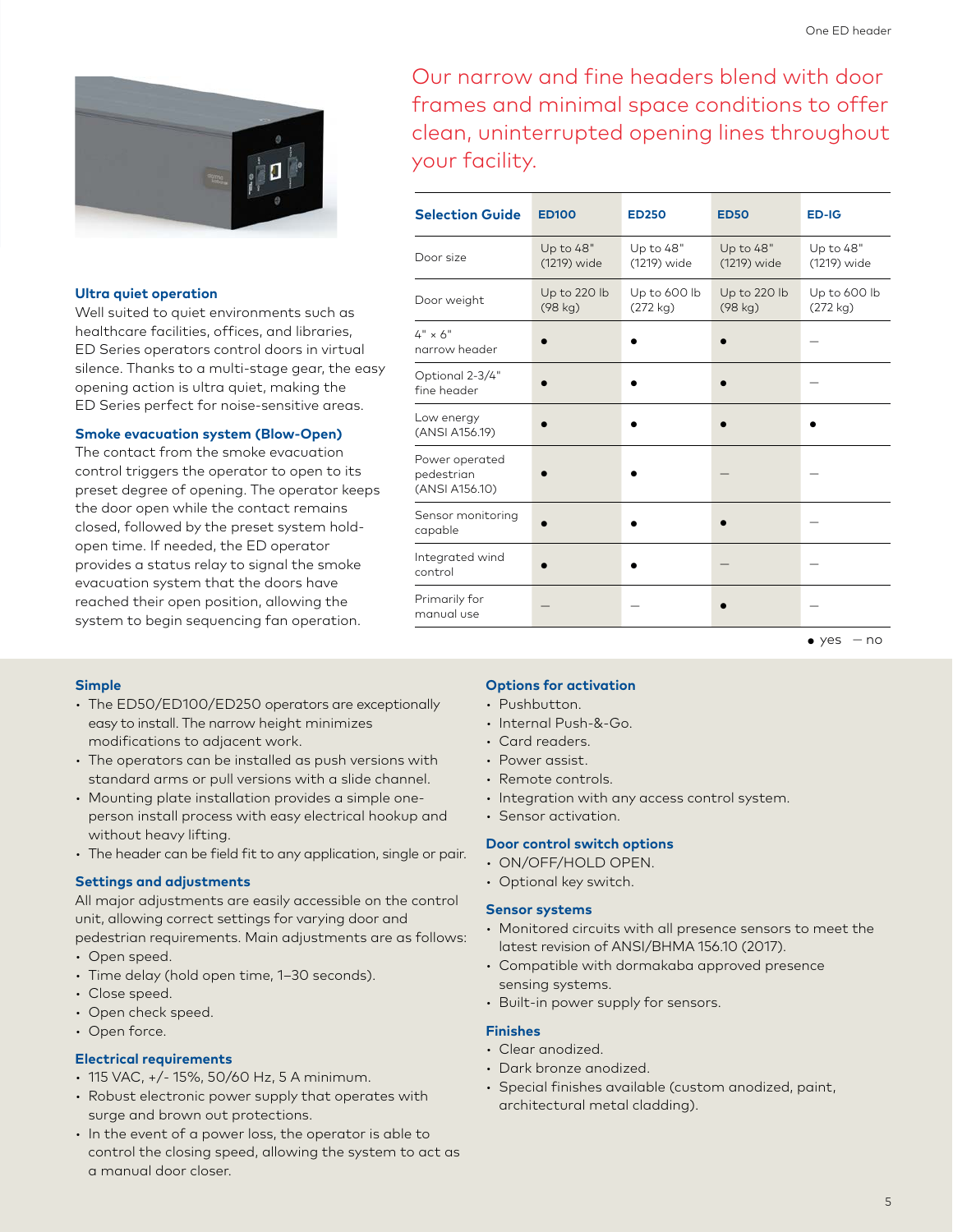### **ED100**  Low energy/power operated pedestrian operator

The ED100 is our most versatile operator and can function as either a low energy operator or a power operated pedestrian unit. These complete factory-engineered door systems meet all of the stringent requirements of ANSI 156.10, ANSI 156.19, and UL325, and are UL 10B rated.

The ED100 operator is ideal for ADA-compliant entrance applications. With a multitude of adjustable features, you have the flexibility to fine tune the operator to meet opening requirements.

The ED 100 is field adjustable to work as both low energy "knowing act" activated or power operated pedestrian use "full energy."

| Door weight:        | Up to 220 lb (98 kg)               |
|---------------------|------------------------------------|
| Door size:          | Up to 48" (1219 mm) wide           |
| Duty:               | Medium to heavy                    |
| <b>Application:</b> | Low energy or pedestrian door use. |
|                     | Any door in a building.            |

### **ED250** Power operated pedestrian operator

The ED250 full power operator is designed for demanding applications such as retail centers, airports, and health care facilities. Engineered for high traffic entrances and heavy-duty applications, the ED250 can handle doors up to 600 lb per door leaf.

This heavy-duty operator brings power, security, and wind loading to the most demanding applications with elegance and ultra quiet door operation.

| Door weight:        | Up to 600 lb (272 kg)      |
|---------------------|----------------------------|
| Door size:          | Up to 48" (1219 mm) wide   |
| Duty:               | Heavy                      |
| <b>Application:</b> | Pedestrian door operation. |
|                     | Low energy, heavy doors.   |

#### **How wind loads affect swing doors**

6

Swing doors are often exposed to wind loads. Wind acts with full force on exterior doors, while interior doors are subject to pressure differences caused by air conditioning and ventilation systems, known as the stack effect.

With a surface of around 21 square feet, even average sized doors are heavily affected by wind loads. This negatively affects the proper driving behavior of swing doors during their opening and closing cycles.





The ED100/250 software recognizes and compensates for wind loads by actively changing the operational parameters in both opening and closing cycles. The software custom tailors the door's behavior to the prevailing weather conditions. Our door intelligence ensures a climate-controlled environment in the event of the most demanding situations.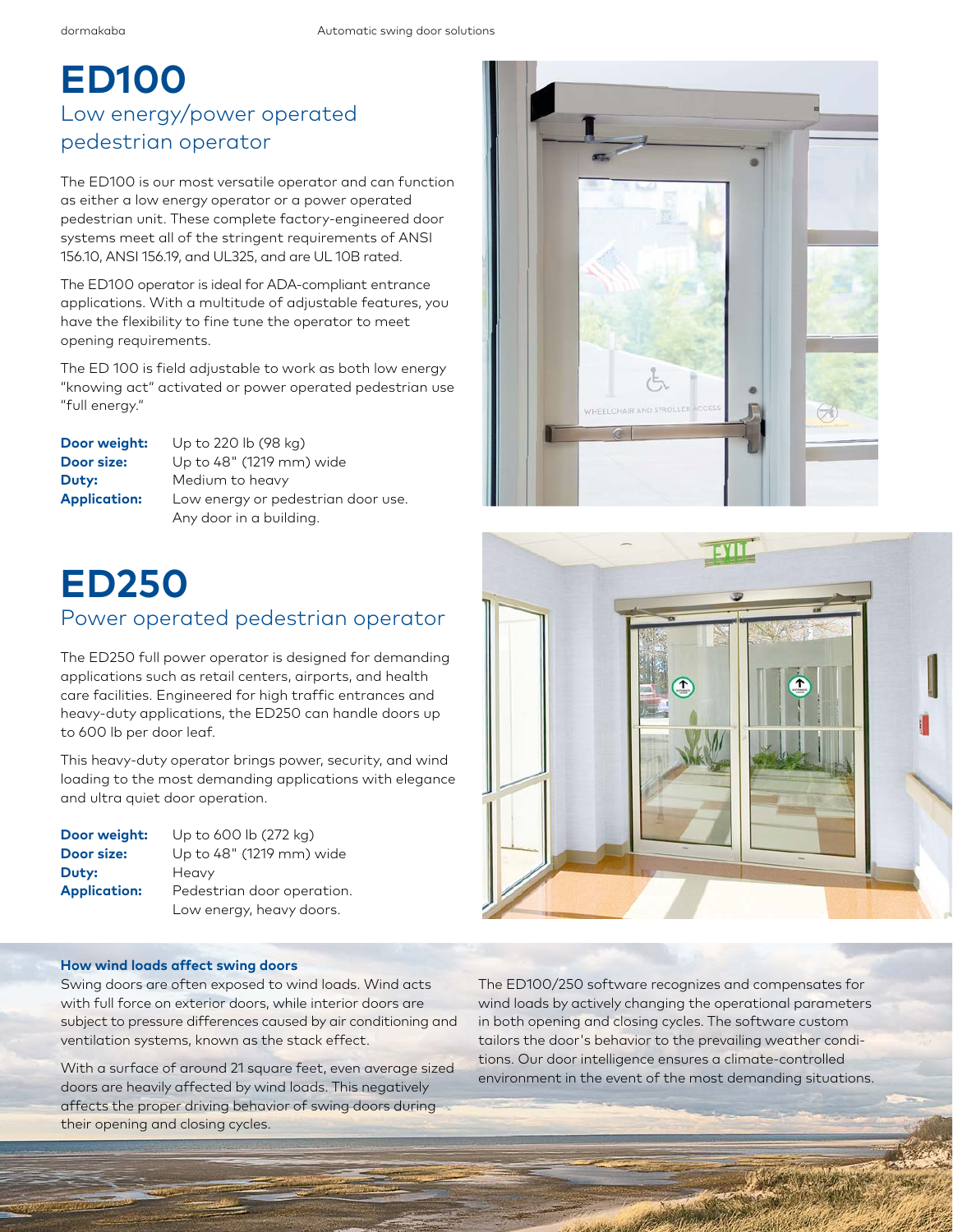### **ED50** Low energy operator

The ED50 low energy operator is the perfect solution for barrier-free access applications, offering a true manual door closer experience. Simple and easy to install, the ED50 provides many features and functions to make existing doors easily accessible.

This medium-duty swing door operator can automate new or existing swing doors through the use of a push plate, wave plate, or other "knowing act" devices. The ED50's advanced automatic power assist combines minimal push forces (as low as ANSI size 1) with reliable closing.

All common applications for outswing and inswing doors either with push arm or slide track arm for tight side clearance—can be adapted for barrier-free access.

| Door weight:        | Up to 220 lb (98 kg)             |
|---------------------|----------------------------------|
| Door size:          | Up to 48" (1219 mm) wide         |
| <b>Duty:</b>        | Medium                           |
| <b>Application:</b> | Manual and low energy operation. |
|                     | Interior doors.                  |

### **ED-IG** Low energy in-ground operator

The powerful ED-IG in-ground operator is the perfect solution for operating heavy doors with a concealed closer; for example, when the clean lines of an all-glass façade need to be preserved or the design integrity of a historical building needs to be maintained.

The ED-IG in-ground automatic floor operator provides impressive power in an exceptionally compact footprint: only 4-7/8" deep × 35-1/2" wide, the shallowest available, with the ability to support doors weighing up to 600 lb.

The ED-IG functions as a low energy (ANSI Standard A156.19) operator. It can be installed in both new construction and retrofit applications. Available for single or paired applications, the operator integrates with any access control system.

| Door weight:        | Up to 600 lb (272 kg)            |
|---------------------|----------------------------------|
| Door size:          | Up to 48" (1219 mm) wide         |
| Duty:               | Heavy                            |
| <b>Application:</b> | Manual and low energy operation. |
|                     | Heavy weight doors.              |